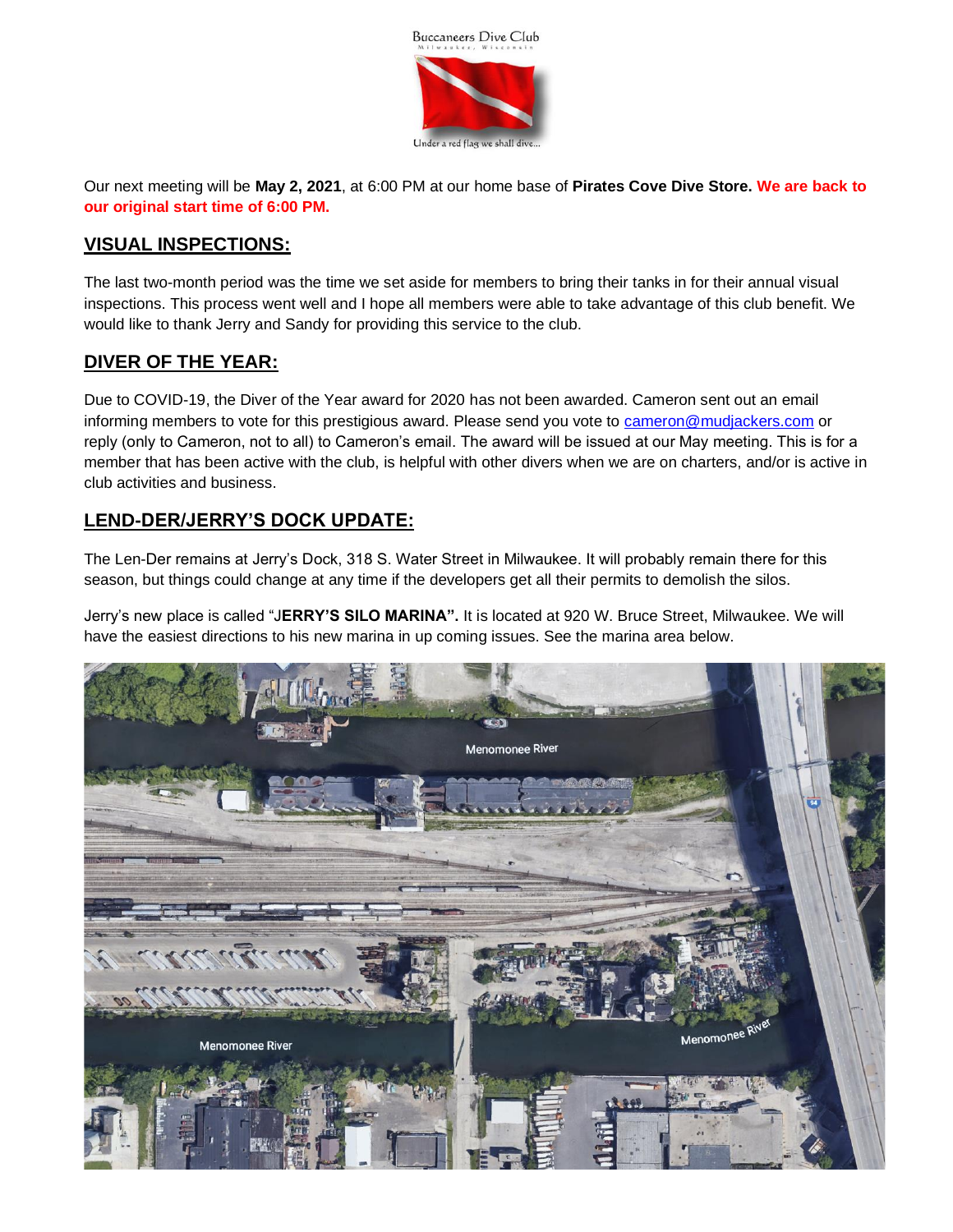# **CLUB CHARTERS:**

Due to a mix up with communication between the club and Jerry (club's fault) the dive for April 24 was cancelled. The next dive will be May 8<sup>th</sup>. There is still room on this dive and all of the other dives. See the club calendar for this season's dive schedule. You can sign up by emailing Cameron at [cameron@mudjackers.com](mailto:cameron@mudjackers.com)

#### **CLUB NEWS:**

We are looking into the possibility of having a club outing at Pearl Lake this summer. We are looking at July 17<sup>th</sup> or 31<sup>st</sup>. We will update you as plans progress.

There are (4) open spaces for this years Grand Cayman dive trip. Call the store if you are interested in going.

Attached with this news-letter will be the club calendar, dates are subject to change and the club Constitution. I have a feeling many of us have never seen this document.

#### **MEMBERSHIP DUES & CLUB DIVE COST**

It is that time of year again for membership dues. They are still \$35.00 for the first family member and \$10.00 for each additional family member. You can bring you dues to the next meeting or send a check to:

Pam Hunt 132 North 80th Street Milwaukee WI, 53213

# **MISCELLANEOUS**

**Kimm Stabelfeldt's** Thursday night **Archeology Charters** will continue this year with the wreck of the Ashtabula. The schooner *Ashtabula* was bound from Chicago to Escanaba with a cargo of salt. She was approximately fifteen miles north of Milwaukee, unable to make any headway in a strong gale, and therefore forced to turn back for Milwaukee. When coming about, the ship began to leak and even though her pumps were manned, capsized after her foresail was carried away, about 3 miles off North Point near Milwaukee. The vessel straightened as she went down, leaving four feet of her topmasts protruding from the water's surface. The crew managed to leave in the yawl just before the *Ashtabula* rolled over and went to the bottom.

**Dive Club committees:** (Anyone that would like to participate on a committee please contact the committee chairperson or become a committee chairperson.)

**2020 Officers**: President Cameron Wilson, Vice-President Gene Nisler, Treasurer Pam Hunt, Secretary John Tindall and Club Charter Coordinator Cameron Wilson.

We would appreciate any input on the format, corrections, and content. Please email any upcoming events or comments you would like to see in this letter to: [john.tindall2@yahoo.com](mailto:john.tindall2@yahoo.com)

# **REMINDER OF THE NEW MARKETPLACE**

Just a reminder, if you have a scuba diving related items that you are trying to sell, we will place your add in our monthly newsletter. Email John Tindall or Gene Nisler with your add information. See above for email information.